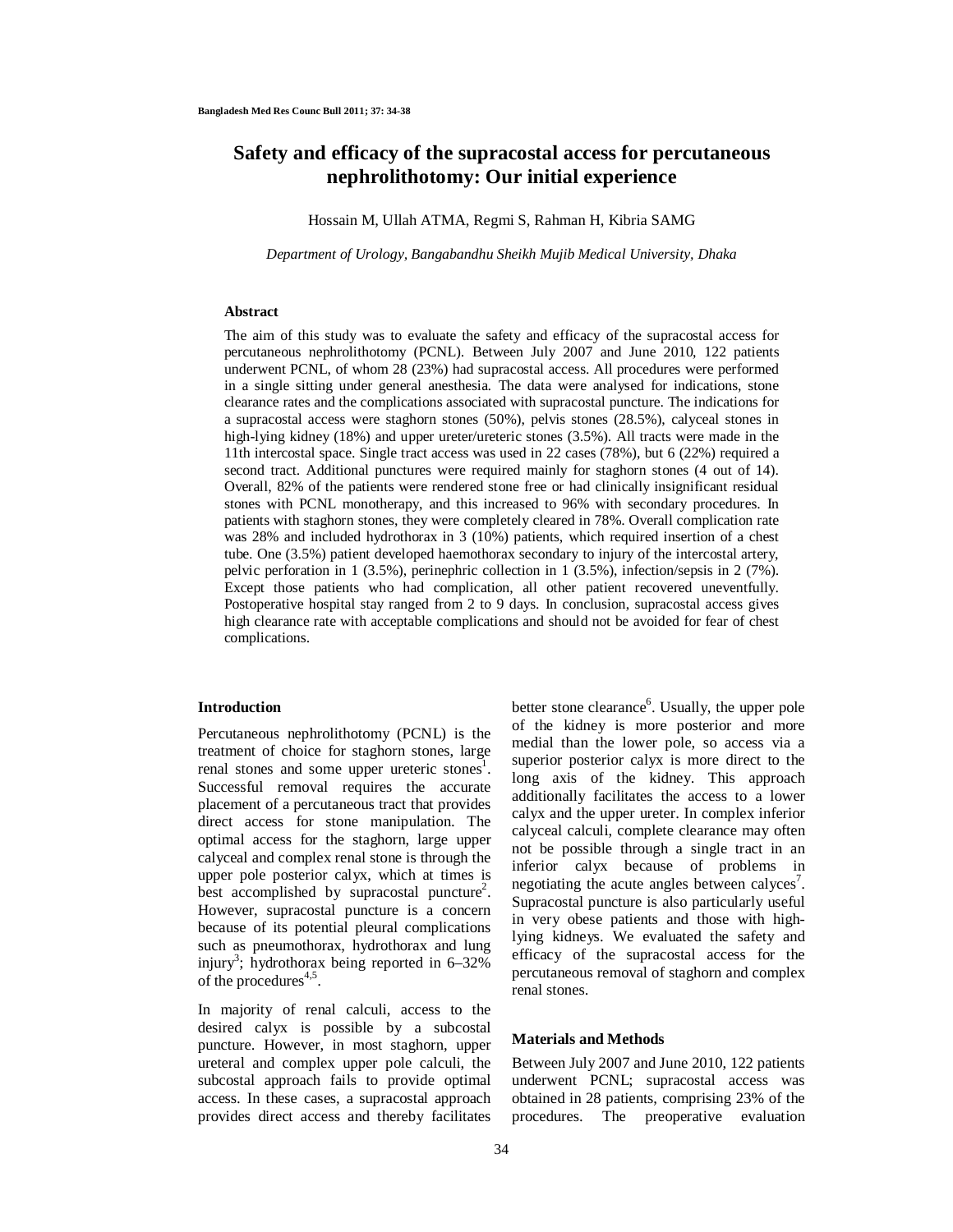included hematocrit, renal function, urinalysis, and urine culture. Radiologic evaluation routinely included an intravenous urogram; ultrasonogram and split renal function measurement by DTPA were performed wherever indicated.

All the procedures were performed in a single stage under general anesthesia. After cystoscopic ureteral catheterization, the patient was positioned prone and a puncture was made above the lateral half of the 12th rib lateral to the erector spinae, usually 7 to 8 cms from the midline, under fluoroscopic guidance. All the supracostal punctures were made during full expiration to prevent parenchymal injury to the lung, and the needle advanced just above the upper border of the 12th rib to avoid damage to the intercostal vessels. Entry into the renal parenchyma was made in deep inspiration to provide full downward displacement of the kidney for easy access to the superior pole posterior calyx. Once the pelvicalyceal system was entered, the guidewire was manipulated down the ureter if possible or coiled in the distant calyx and subsequently the tract was dilated using serial fascial dilators and a 28- 30 F Amplatz sheath was placed. A standard 26 F nephroscope was then introduced through the Amplatz sheath and the stone was fragmented with the pneumatic lithotripter and removed. At the end of procedure, a 26-28 F chest tube was placed as nephrostomy tube. All patients had a chest X-ray and ultrasound scans soon after surgery to exclude pneumothorax or fluid collection. On suspicion of chest complication, a thoracic surgeon was consulted, and intercostal chest tube drainage was done if indicated.

Stone clearance was assessed with a plain abdominal X-ray at 1 or 2 days follow-up. Complete clearance was considered as no radiological evidence of residual stone disease. Asymptomatic residual, nonobstructing, nonstruvite stone fragments less than 5 mm in diameter were considered clinically insignificant residual fragments. Significant residual calculi were managed by ESWL. The data were analysed for the indications for supracostal access sites, clearance rates and postoperative complications.

# **Results**

The 28 patients were in the age range of 23- 55 years (mean 39 years); 20(72%) were males and 8 (28%) were females. In 16(57%) patients the procedure was right-sided and left-sided in 12 (43%). The majority (50%) of them were partial and complete staghorn stones. Other indications were large pelvic stones (28.5%), calyceal stones in high-lying kidneys (18%) and upper ureteric stones (3.5%) (Figure 1).



**Figure 1:** Stone distribution

Single-tract access was sufficient in 22 (78%) cases; 6 (22%) cases needed an additional access tract. Additional punctures were required mainly for staghorn stones (4 out of 14). The entry was through the superior calyx in 19 (68%), middle calyx in 8 (28.5%) and lower calyx in 1 (3.5%) (Table I). In case of lower calyceal puncture, a higher relation of the lower calyx to the 12th rib necessitated a supracostal puncture. This variation in calyceal entry is caused by a different anatomic distribution of calices above the 12th rib.

**Table I:** Site of puncture for access.

| Number $(\%)$ |
|---------------|
| 28 (23)       |
|               |
| 19 (68)       |
| 8(28.5)       |
| 1(3.5)        |
|               |

With PCNL monotherapy, stones were completely cleared in 23 cases (82%). Significant residual fragments were present in 5 patients, of which one was lost to follow-up. The remaining 4 patients were later rendered stone free with multiple ESWL sessions (sandwich therapy). Thus, with later secondary procedures, the stone clearance rates improved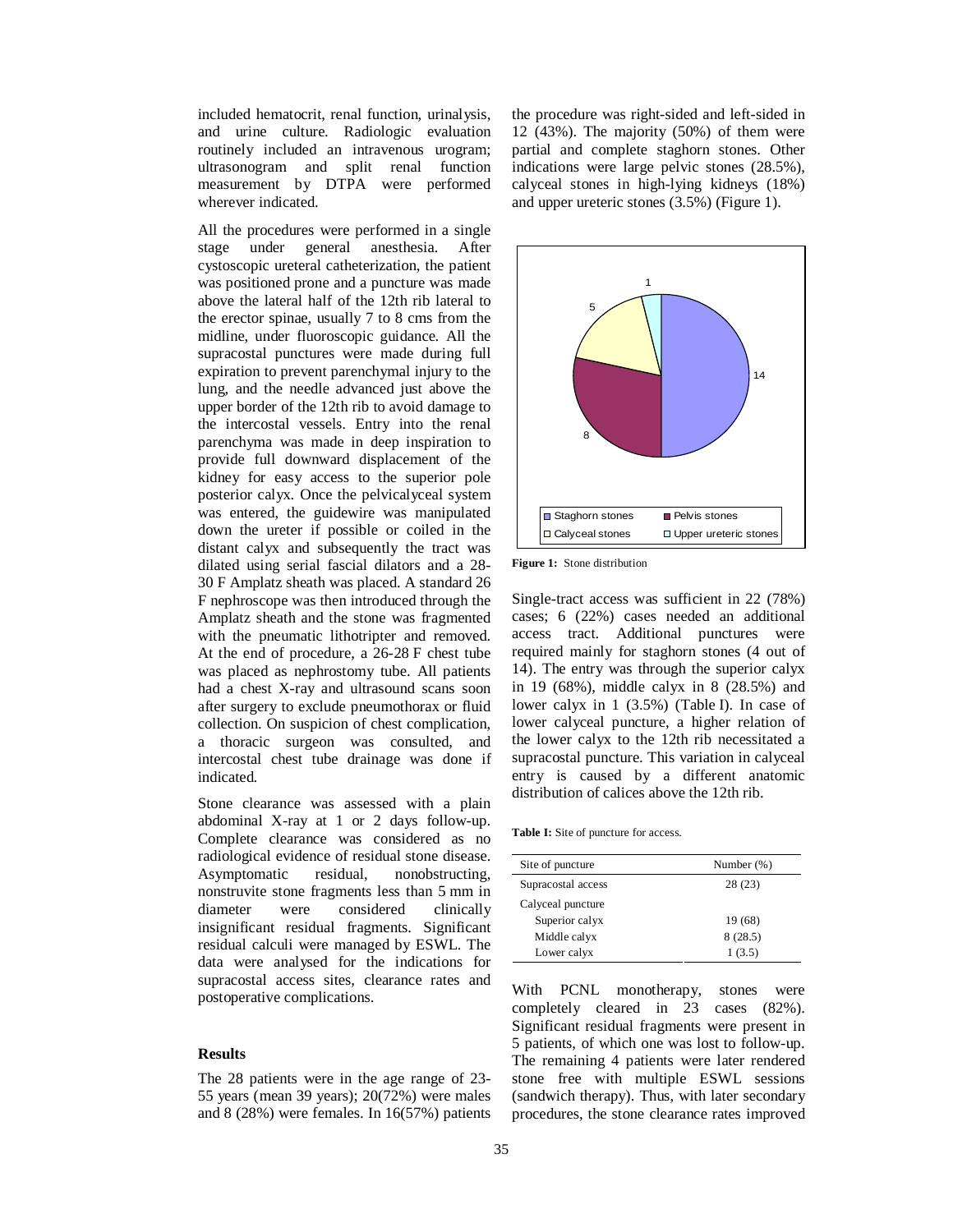to 96%. There were 14(50%) patients with staghorn stones, which were completely cleared in 11(78%) patients, 3(22%) patients required ESWL for significant residual stone.

**Table II:** Complications of supracostal access.

| Complications                          | Number (%) |
|----------------------------------------|------------|
| Hydrothorax                            | 3(10)      |
| Intercostal vessel injury / Hemothorax | 1(3.5)     |
| Pelvic perforation                     | 1(3.5)     |
| Perinephric collection                 | 1(3.5)     |
| Infection / Sepsis                     | 2(7)       |
| Total                                  | 8(28.5)    |

Complications developed in 8 (28%) patients (Table II), with a chest complication in 4 (14%). In 3 patients hydrothorax was detected on postoperative chest X-ray which required insertion of a chest tube. A thoracic surgeon was consulted, and intercostal chest tube drainage was done. The mean duration of chest tube drainage was 4 days. The follow up X-ray was normal in all the patients. Haemothorax developed secondary to injury of the intercostal artery in 1 patient; this patient made an uneventful recovery after insertion of the chest tube and a blood transfusion. The chest tube was removed 6 days after surgery.

Pelvic perforation was noted in 1 patient during surgery but the procedure was continued, as there was no bleeding. However, this patient required nephrostomy drainage for longer duration (9 days, mean 5.5 days). The patient with perinephric collection was treated by conservative measures. Both the patients with sepsis recovered well with intravenous antibiotics and supportive measures. Blood transfusion was required in 3 patients. The mean postoperative hospital stay was 5.5 days (range 2-9 days).

## **Discussion**

The outcome of PCNL is directly related to an optimal access tract. The majority of stones in the pelvis and mid or lower calyces can be easily reached via a subcostal puncture. However, for stones in the upper ureter, superior calyx and for staghorn stones, an approach through the superior calyx has clear advantages. Though technically more demanding, access through a superior calyx provides a straight tract along the axis of the

kidney, with excellent visualization of upper and lower calyces, the pelvis, and the pelviureteric junction<sup>7</sup>. A straight tract also favours easier manipulation of the rigid scopes and forceps. This ability to operate along the long axis of the kidney causes less torque of the rigid nephroscope, thereby reducing the chances of excessive bleeding<sup>8</sup>. Invariably the superior calyceal approach is supracostal, which incurs few extra complications than subcostal access.

Staghorn stones are best approached through the supracostal puncture (Figure 2). A single puncture was used in 71.5% of the patients with staghorn stones, with additional punctures required in 28.5% to remove the middle calyceal extensions, which are difficult to see through the superior calyceal tract. Others have reported a 20–40% rate for additional punctures<sup>9,10</sup>. The subcostal inferior calyx approach in staghorn stones has the problem of angulation and torque on the kidney, which may cause trauma and bleeding. Also it is particularly difficult to clear the residue in the superior calyx. Our analysis revealed good stone clearance rates (78%) by PCNL monotherapy that are comparable with those noted by Kekre et al.  $(79.5\%)^6$  and Golijanin et al.  $(\overline{87\%})^{11}$ .



**Figure 2:** Staghorn stones are best approached via a supracostal puncture.

Supracostal approach is mandatory for superior calyceal stones as these stones are particularly difficult to approach through the inferior calyx because of the angulation of the tract.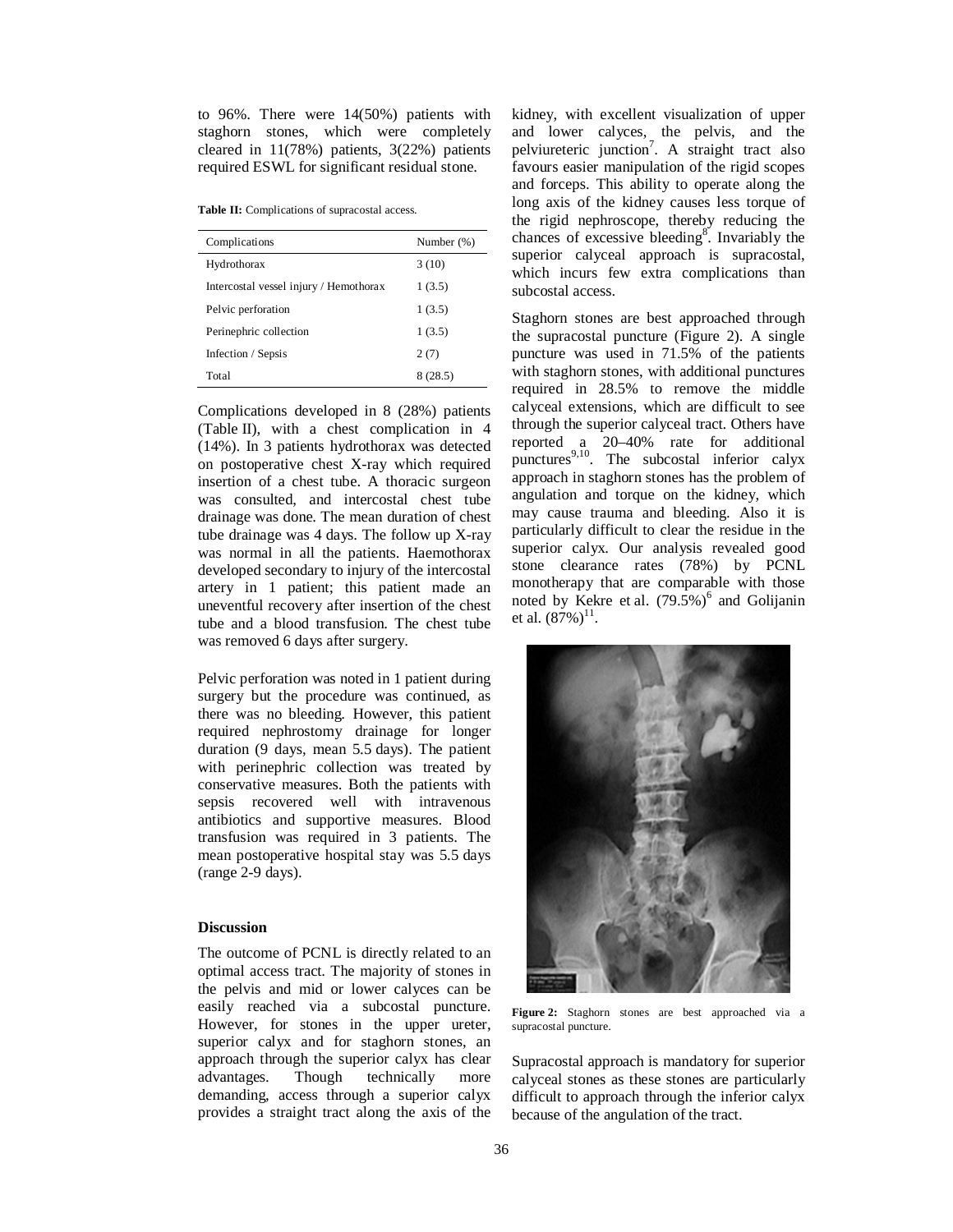Upper ureteric stones are best approached via a supracostal tract (Figure 3). Although access through the middle or inferior calyx may be selected, it can lead to angulation between the working sheath and the pelvis, leading to difficulty in passing instruments or the lithoclast probe.



**Figure 3:** Line diagram showing the rationale for access to inferior polar calyces & upper ureter (a); the difficult angles to be negotiated to access lower pole calyces if the puncture is made in one of these calyces (b).

The major disadvantage of supracostal access is the potential for pleural complications. Therefore a thorough knowledge of the anatomical relationships of the diaphragm, pleura and lung is important to avoid this risk. The parietal pleura is reflected to the level of 10th rib in the mid-axillary line and posteriorly it is usually reflected obliquely at the midpoint of the 12th rib. In full expiration, the visceral pleura never descends to the level of the midpoint of the 12th rib. Hence, a supracostal puncture made in full expiration with optimal lateral approach will avoid the pleural space. The cause of hydrothorax has been attributed to accidental entry into the pleura and failure to seal the tract with the working sheath during the procedure or to inadequate drainage of the kidney afterward<sup>7</sup>. Overall, the occurrence of hydrothorax and hemothorax (13.5%) in our

series were comparable with those of earlier series  $(1.7\% - 15\%)^{6,11,12}$  and recovery was uneventful by conservative measures.

Another potential complication of supracostal access is the risk of injury to the lung, leading to tension pneumothorax. No such injury was encountered in the present series and was not reported by others. Injury to the viscera (liver or spleen) may occur with the more cephalad puncture, and thus we avoided access above the 11th rib. Haemothorax secondary to the laceration of the intercostal artery developed in one patient. Injury to the intercostal artery may be avoided by staying immediately above the upper border of the lower rib<sup>7</sup>.

In conclusion, the supracostal superior calyceal approach provides optimum access to large upper calyceal and ureteric stones, being particularly suited to the percutaneous removal of complex staghorn stones. Although the morbidity is slightly higher than with a subcostal approach, this may be avoided to some extent by adhering to the basic principles of always puncturing in full expiration, sufficiently laterally to the margin of erector spinae muscle closer to the midscapular line, and always using a working sheath during nephroscopy and a well-draining nephrostomy tube after the procedure. Proper attention to the technique and intraoperative and postoperative monitoring can detect chest complications, and these can easily be managed with intercostal drainage without serious morbidity or death.

#### **References**

- 1. Galvin DJ, Pearle MS. The contemporary management of renal and ureteric calculi. BJU Int. 2006; 98:1283–1288.
- 2. Wolf JS Jr, Clayman RV. Percutaneous nephrolithotomy. What is its role in 1997. Urol Clin North Am. 1997; 24: 43-58.
- 3. Coleman CC, Kimura Y, Reddy P. Complications of nephrolithotomy. Semin Interv Radiol. 1984; 1: 70-74.
- 4. Narsmhan DL, Jacobsson B, Vijayan P. Percutaneous nephrolithotomy through intercostal approach. Acta Radiol. 1991; 32: 162–65.
- 5. Picus D, Weyman PJ, Clayman RV. Intercostal space nephrostomy for percutaneous stone removal. AJR. 1986; 147: 393–97.
- 6. Kekre NS, Gopalakrishnan GG, Gupta GG. Supracostal approach in percutaneous